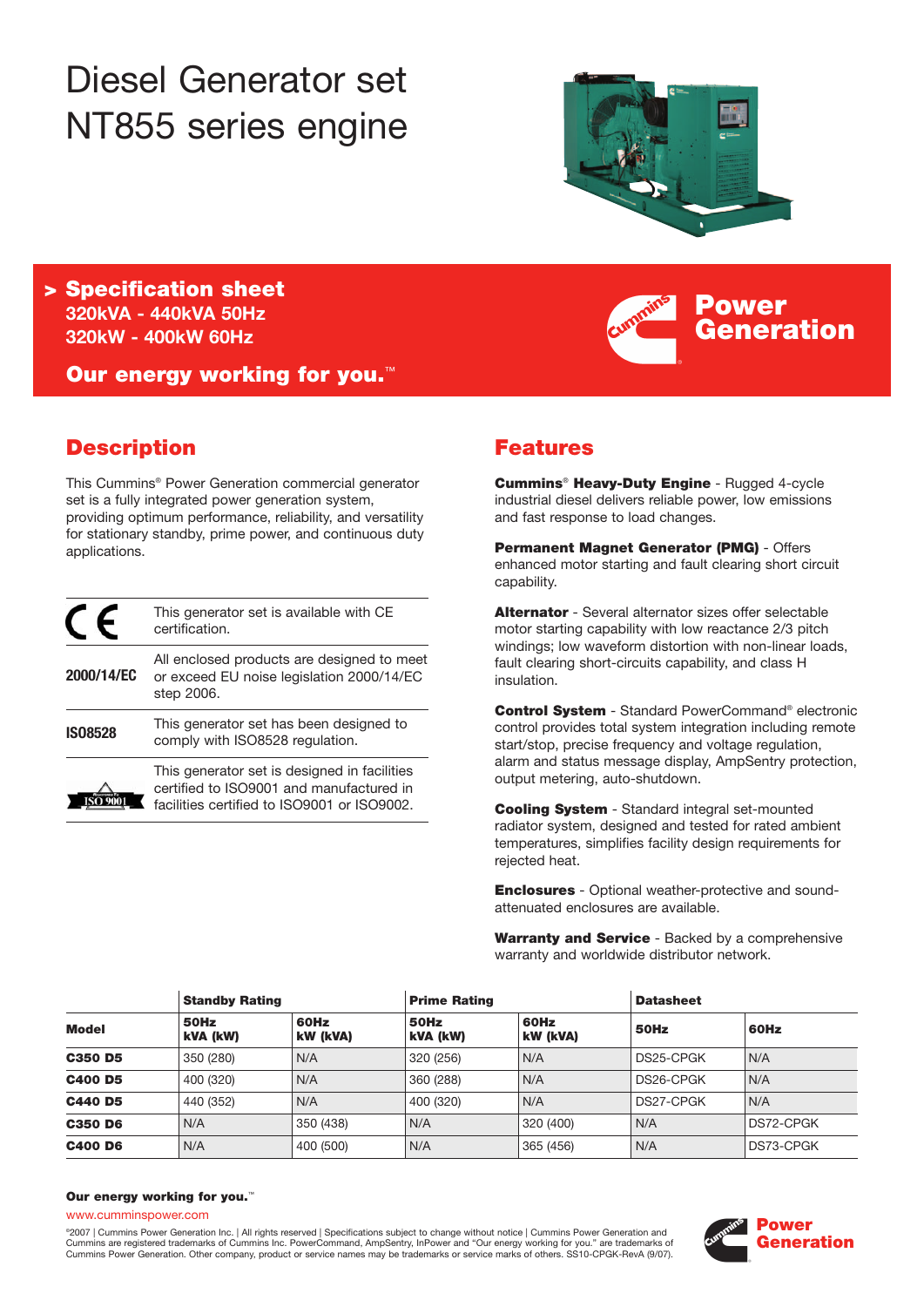# **Generator Set Specifications**

| Governor Regulation Class                | ISO8528 G2                        |
|------------------------------------------|-----------------------------------|
| Voltage Regulation, No Load to Full Load | $±1\%$                            |
| Random Voltage Variation                 | $±1\%$                            |
| <b>Frequency Requiation</b>              | <b>Isochronous</b>                |
| Random Frequency Variation               | ± 0.25%                           |
| <b>EMC Compatibility</b>                 | BS EN 61000-6-4 / BS EN 61000-6-2 |

# **Engine Specifications**

| Design                             | 4 cycle, in-line, Turbo Charged                    |
|------------------------------------|----------------------------------------------------|
| <b>Bore</b>                        | 140 mm (5.5 in.)                                   |
| <b>Stroke</b>                      | 152 mm (6.0 in.)                                   |
| Displacement                       | 14.0 liter (855 in.3)                              |
| <b>Cylinder Block</b>              | Cast iron, 6 cylinder                              |
| <b>Battery Capacity</b>            | 100 A/hr                                           |
| <b>Battery Charging Alternator</b> | 55 amps                                            |
| <b>Starting Voltage</b>            | 24 volt, negative ground                           |
| Fuel System                        | Direct injection                                   |
| <b>Fuel Filter</b>                 | Spin on fuel filters with water separator          |
| Air Cleaner Type                   | Dry replaceable element with restriction indicator |
| Lube Oil Filter Type(s)            | Spin on full flow filter                           |
| <b>Standard Cooling System</b>     | 122°F (50°C) ambient radiator                      |

# **Alternator Specifications**

| Design                                | Brushless single bearing, revolving field                    |
|---------------------------------------|--------------------------------------------------------------|
| Stator                                | 2/3 pitch                                                    |
| Rotor                                 | Single bearing, flexible disc                                |
| Insulation System                     | Class H                                                      |
| <b>Standard Temperature Rise</b>      | 125 - 163°C Standby                                          |
| <b>Exciter Type</b>                   | <b>Self Excited</b>                                          |
| <b>Phase Rotation</b>                 | A(U), B(V), C(W)                                             |
| <b>Alternator Cooling</b>             | Direct drive centrifugal blower fan                          |
| AC Waveform Total Harmonic Distortion | No load $<$ 1.5%. Non distorting balanced linear load $<$ 5% |
| Telephone Influence Factor (TIF)      | <50 per NEMA MG1-22.43                                       |
| Telephone Harmonic Factor (THF)       | <2%                                                          |

## **Available Voltages**

| 50Hz Line - Neutral / Line - Line |                   | 60Hz Line - Neutral / Line - Line |                   |
|-----------------------------------|-------------------|-----------------------------------|-------------------|
| • 277/480                         | •220/380          | $\bullet$ 277/480                 | •220/380          |
| • 254/440                         | $\bullet$ 127/220 | • 254/440                         | $\bullet$ 127/220 |
| • 240/416                         | • 115/200         | •230/400                          | • 115/200         |
| •230/400                          | • 110/190         | •740/416                          | • 110/190         |

## **Generator Set Options**

#### **Engine**

- Heavy Duty air filter
- Water jacket heater 220/240 v

#### **Cooling**

- Antifreeze 50/50 (Ethylene glycol)
- **Enclosure**
- Sound attenuated canopy

#### **Alternator**

- Alternator heater
- Exciter voltage regulator

#### **Control Panel** PCC3100

• 4 pole Main Circuit Breaker

#### **Warranty**

- 5 years for Standby application
- 2 years for Prime application

#### **Silencer**

- 9 dB attenuation critical silencer
- 25 dB residential delivered loose

\*Note: Some options may not be available on all models – consult factory for availability.

#### **Our energy working for you.**™

#### www.cumminspower.com

°2007 | Cummins Power Generation Inc. | All rights reserved | Specifications subject to change without notice | Cummins Power Generation and<br>Cummins are registered trademarks of Cummins Inc. PowerCommand, AmpSentry, InPow

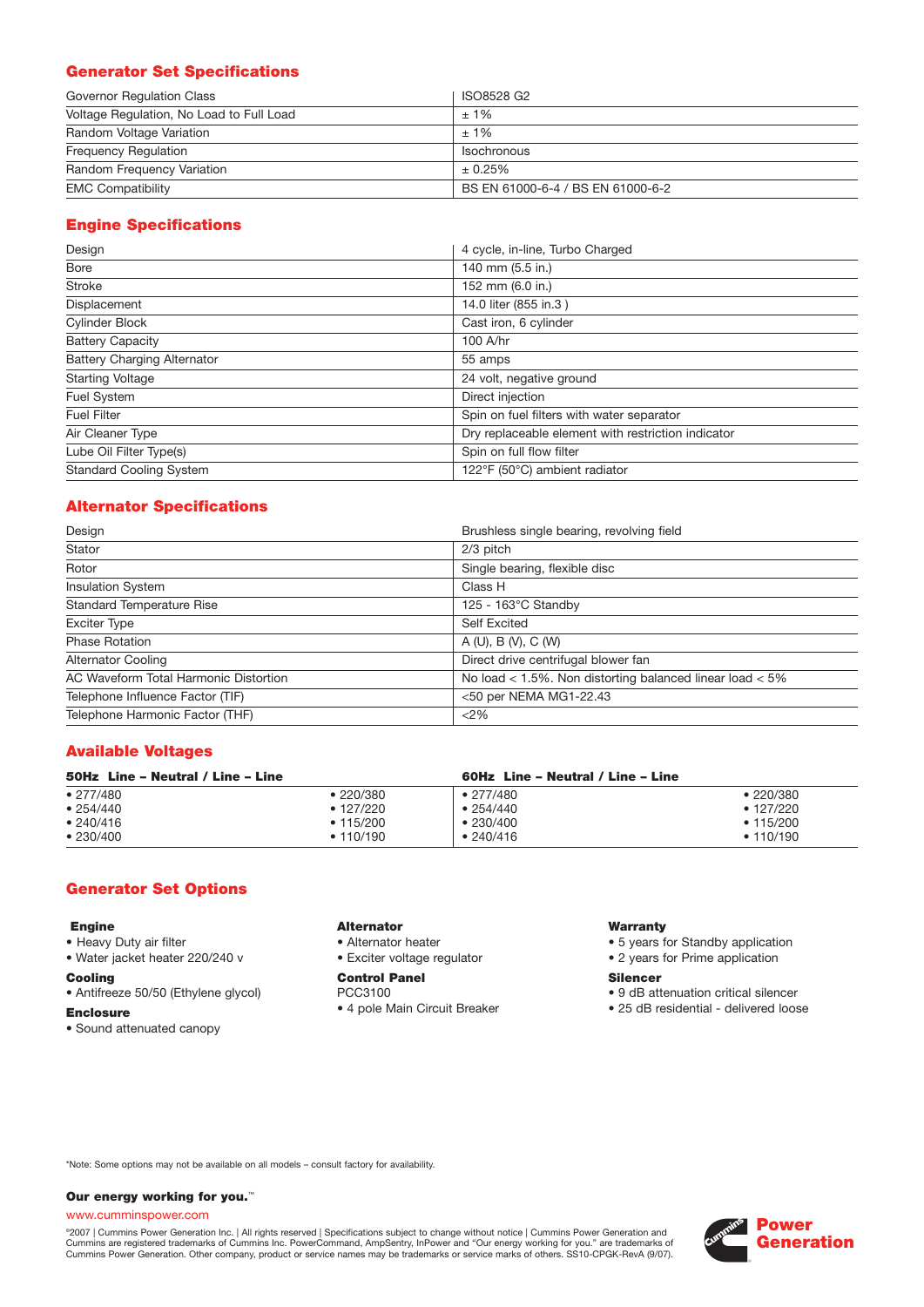# **Control System - PCC2100**

The PowerCommand™ 2100 Control is a microprocessor-based generator set monitoring, and control system.

The control provides an operator interface to the genset, digital voltage regulation, digital governing and generator set protective functions.

The PowerCommand™ 2100 generator set control is suitable for use on a wide range of generator sets in nonparalleling applications.

The PowerCommand™ Control can be configured for any frequency, voltage and power connection configuration from 120 to 600VAC for for 50Hz or 60Hz operation.

Power for the control is derived from the generator set starting batteries. The control functions over a voltage range from 8VDC to 35VDC.

#### **Major Features**

- 12 or 24 VDC Battery Operation.
- Digital Engine Speed Governing (optional) to provide isochronous frequency regulation.
- Digital Voltage Regulation with 3-phase sensing.
- AmpSentry™ Protection for true alternator overcurrent protection.
- Digital AC Output Metering with Optional Analog Metering.
- Battery Monitoring System to sense and warn against a weak battery condition.
- Digital Alarm and Status Message Display.
- Generator set Monitoring: Displays status of all critical engine and alternator generator set functions.
- Smart Starting Control System: Integrated fuel ramping to limit black smoke and frequency overshoot.

#### **Control System**

Includes all functions to locally or remotely start and stop, and protect the generator set.

#### **Control Switch - RUN/OFF/AUTO**

OFF Mode - the generator set is shut down and cannot be started.

RUN mode the generator set will execute its start sequence.

AUTO mode, the generator set can be started with a start signal from a remote device.

### **LED Indicating Lamps** – includes LED indicating

lamps for the following functions: Generator set running Not-in-auto mode Common warning Five LED indicating lamps that are configurable for colour and function Low oil pressure warning High engine temperature warning Low oil pressure shutdown Overspeed shutdown Fail to start

Emergency Stop Switch. Immediate shut down of the generator set on operation.

#### **Base Engine Protection:**

Overspeed shutdown Low Oil Pressure Warning / Shutdown High Engine Temperature Warning / Shutdown Underspeed / Sensor Fail Shutdown Fail to Start / Fail to Crank Low / high battery voltage

#### **Options**

Analog AC Metering Panel Key Type Mode Selector Switch Exhaust Temperature Monitoring PowerCommand Network CAN Engine Interface (Optional on Some Models) Refer to the PowerCommand Controls Technical Bulletin for detailed information (S1409d)



#### **Our energy working for you.**™

www.cumminspower.com

©2007 | Cummins Power Generation Inc. | All rights reserved | Specifications subject to change without notice | Cummins Power Generation and Cummins are registered trademarks of Cummins Inc. PowerCommand, AmpSentry, InPower and "Our energy working for you." are trademarks of Cummins Power Generation. Other company, product or service names may be trademarks or service marks of others. SS10-CPGK-RevA (9/07).